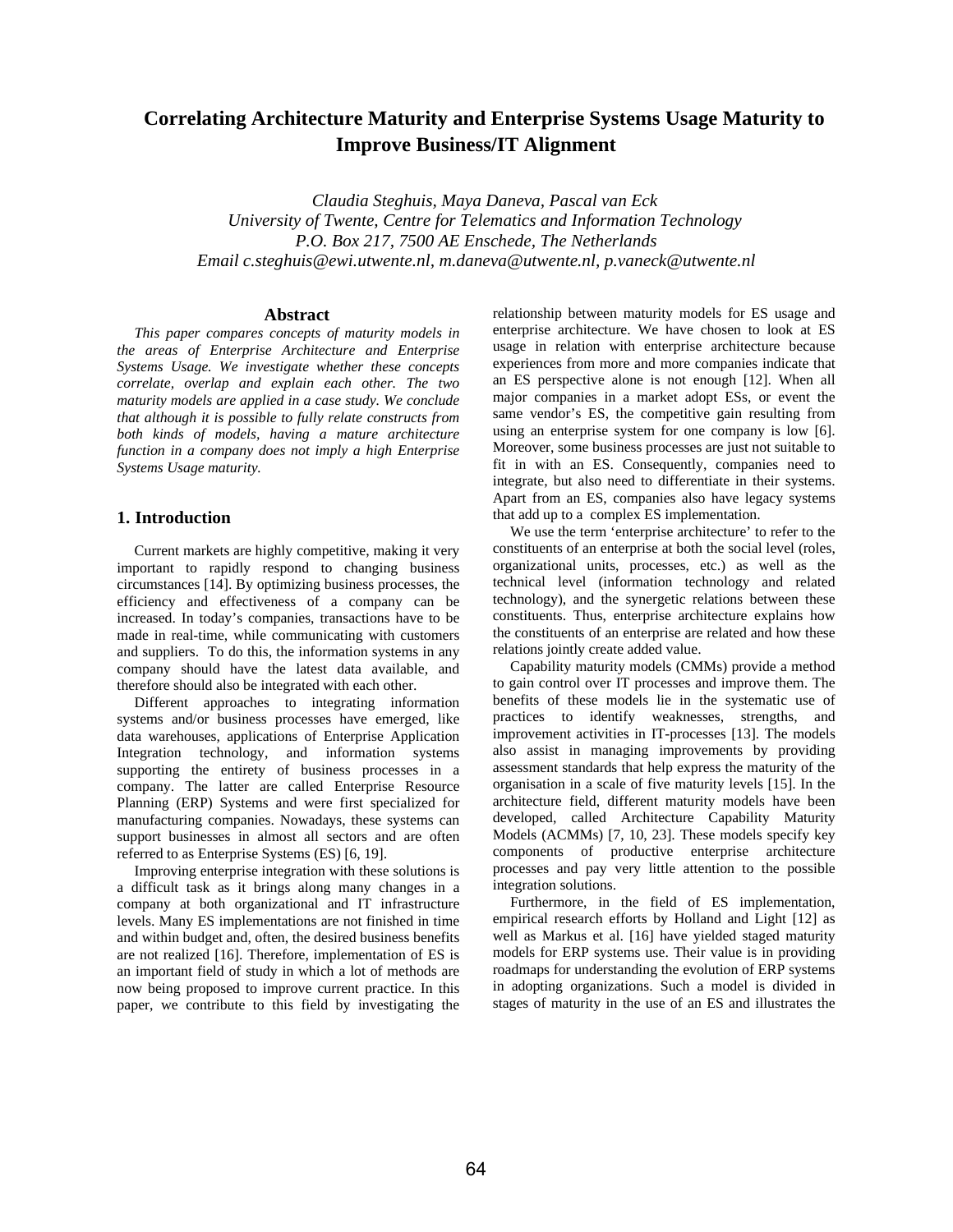different challenges organizations cope with while and after implementing an ES. These models do not focus on IT processes as a whole, but on the ES implementation and use only.

When combining ERP usage maturity models with the ACMMs, a framework can be created to assess how well business processes and systems are aligned in ERP adopting organizations. Such a framework can also serve as a vehicle to integrate formal business case analysis into the process of engineering the requirements for ESs as it would help organizations focus on the business value they expect to achieve from the ESs and associated business changes [6]. Business cases specify real-life problems that ERP-adopters confront and the types of process, competitive, or financial capabilities they will have when implementation is over. Carrying out a business case analysis is recognized as a vital prerequisite for a successful ERP RE process [4] and is a common practice in organizations that were successful in aligning their ESs to business strategy [1]. Specifically, our efforts in combining ACMMs and ES usage maturity models are aimed at answering the following research question: In what way is architecture maturity linked to ES usage maturity? To uncover the interplay between these two classes of maturity models, we first compare their assessment dimensions and then contrast them by using real-life experiences.

The remainder of this paper is organized as follows: Section 2 places the topic of architecture and ES usage maturity in the broader context of enterprise integration (EI) and discusses the role of ES in it. Section 3 describes our research approach. Section 4 and Section 5 provide background information on the concepts of architecture maturity and ES usage maturity, respectively. Specific instances of each of the two model classes are discussed as well. In Section 6, relations between these two classes of models are identified. Then, an ACMM and an ES Usage Model are applied in a case study in Section 7. Section 8 outlines our conclusions and future research plans.

# **2. Background**

The literature of today [14, 17, 19] reports on three approaches for systems integration: data warehousing, ES, and Enterprise Application Integration middleware. The data warehousing approach implies that the data of all systems in an organization are integrated in one 'warehouse' that makes it possible for systems to share data and do a variety of data analyses. The systems themselves are not supposed to be changed [17]. In contrast, ERP systems were the first, in which business functions were integrated to streamline data flows across business functions such as logistics, accounting, and human resources [14]. In the second half of the 90s these systems were extended with applications that supported business processes beyond the borders of one organisation. This was necessitated by the urge many companies had to optimize processes with suppliers and customers. Cross-organizational integration was further streamlined with the availability of the Internet. Also, today's cross-organizational ESs offer a combination of internal and external integration capabilities and make it possible for ERP adopters to seamlessly participate in virtual networks in which Enterprise Application Integration is used to let the ESs of different companies communicate with each other and with other systems [19].

Enterprise Application Integration is a business computing term for the plans, methods, and tools aimed at modernizing, consolidating, and coordinating the computer applications in an enterprise [24]. It is not a piece of software which is installed to work directly out of the box, but it is a useful method for planning how to integrate systems. It aims at bringing together business processes, applications, data, and platforms [9] in order to produce a flexible and agile information architecture, which permits rapid responses to new business opportunities [14]. Integration is achieved by using middleware and by applying different topologies. Typical business benefits of Enterprise Application Integration are cycle time and cost reductions as well as cost containment.

Intra- and inter-organizational integration through ESs is a very complex task, and case studies suggest that approximately 90% of the businesses did not completely succeed in this [2]. Common failure patterns that ES adopters indicate are (i) failure to meet project goals within specified time and budget and (ii) misalignments between organization's processes and data flows and the ones embedded in the ES. Therefore, for many companies it is also important to have a technology, for example Enterprise Application Integration middleware, which makes it possible to integrate both ES and legacy applications with each other. The ultimate objective of such integration is to ensure a relationship between business and IT decision making processes so than IT and business functions adapt their strategies together [15]. For companies to be able to assess where they are in business/IT alignment and what they can do to improve it, comprehensive vehicles in the form of maturity models should be available for architects to use. In the scope of our research, we cover two classes of models that are good candidates to serve as such vehicles, namely Architecture Maturity Models and ES Usage Maturity Models. Our choice of these models is dictated by our research context, namely the use of ES as enabler for intra- and inter-organizational integration.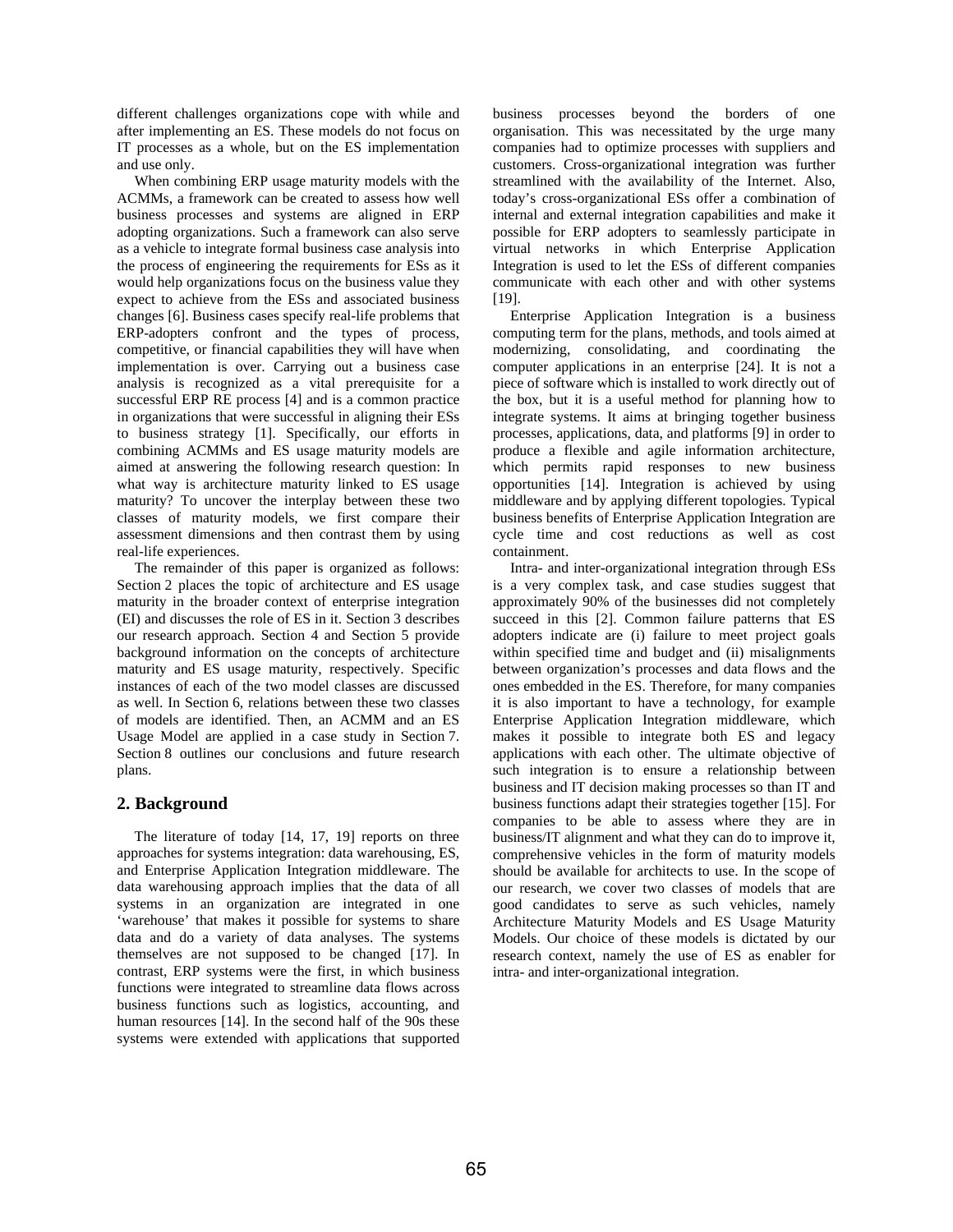# **3. Research Method**

The goal of our study is to collect information that would help us assess the interplay of architecture maturity and ERP usage maturity in an ERP adopting organization. Since research studies in architecture maturity and studies in ERP usage maturity have been done in isolation from each other and research has been focused either on organization-specific architecture or ERP aspects, there is a distinct challenge to develop a research model that adopts the most appropriate constructs from prior research and integrate them with constructs that are most suitable for our context. Given the lack of research on the phenomenon we are interested in and the fact that the boundaries between phenomenon and context are not clearly evident, it seems appropriate to apply a qualitative approach to our research question. Specifically, we chose to use an approach based on the positivist case study research method [8, 26]. We have chosen this method for several reasons: (i) it was found particularly well-suited to IS research situations in which an in-depth investigation is needed, but in which the phenomenon in question can not be studied outside the context in which it occurs, (ii) it offers a great deal of flexibility in terms of research perspectives to be adopted and qualitative data collection methods, and (iii) case studies open up opportunities to get the subtle data we need to increase our understanding of complex IS phenomena such as ERP adoption and architecture.

Our analytical approach had three main objectives, namely: (i) to identify how existing architecture frameworks and ES usage models stand to each other, (ii) to assess the possible mappings among their assessment criteria, and (iii) to examine if the mappings between architecture maturity assessment criteria and the ERP usage maturity criteria can be used to judge the ERP usage maturity in an ERP adopting organization, provided architecture maturity of this organization is known.

The research approach involved five stages:

- 1. Literature survey and mapping assessment criteria of existing architecture maturity models.
- 2. Literature survey of existing ERP usage maturity models.
- 3. Identification of assessment criteria for architecture and ERP usage maturity that seem (i) to overlap, (ii) to correlate, and (iii) to explain each other.
- 4. Selection and application of two specific maturity models to real-life organizational settings.
- 5. Post-application analysis to understand the relationships between the two maturity models.

We discuss each of these stages in more detail in the sections that follow.

For the purpose of our research, the unit of analysis [26] is the ERP-adopting organization. We investigate two aspect of the ERP adopter: (i) the maturity of their architecture function and (ii) the maturity of the ERP usage. Our approach involves the use of qualitative architecture assessments and ERP usage assessments, architecture deliverables, ERP requirements documents, and project team members' observation data, to explore, understand, and explain the relationship between maturity in architecture and maturity in ERP usage.

# **4. Architecture Maturity**

The notion of maturity was first introduced by IBM and, in early 90s, was extended and elaborated in terms of capability maturity models (CMMs) that are formal ways to gain control over and improve IT-related processes as well as to assess organization's development competence [20]. Today's ACMMs follow in structure and logics the original CMM. One of the first ACMMs is the IT ACMM of the Department of Commerce (DoC) of the USA. The goal of this model is to optimize architecture-related processes by identifying weak areas and providing an improvement path [7]. Furthermore, there are models linked to the Balanced Score Card concept [10] and models for extended-enterprise-architects [23]. All these models have five or six levels of maturity that vary from initial to optimized or measured. The extent to which these models pay attention to business issues varies widely. When we compared the different ACMMs to each other (see Figure 1), the Information Technology Balanced Score Card (IT BSC) maturity model was chosen as our point of reference. We chose it because this model rests on four viewpoints that make it possible to jointly consider both business and IT issues in organizations. As the two main reasons for failures in ES-implementations are organizational resistance to change and lack of top management commitment [27], we felt that it was important to use as a reference point a model giving enough attention to business issues. The four viewpoints in the IT BSC model are defined as follows: 'Customer Orientation' is about how the IT should appear to the internal questions, 'Corporate Contribution' is the contribution that IT can have to company's success, 'Operational Excellence' tells which services and processes should be supported by IT, and 'Future Orientation' focuses on the ability to change and improve the IT to better add up to the company's success [10]. The IT BSC maturity model includes five stages, in which these four areas should be better managed and optimized. We compared the assessment criteria of the IT BSC model to the different architecture criteria as defined in the Department of Commerce IT Architecture Capability Maturity Model (DoC ACMM) [7] and the Extended Enterprise Architecture Maturity Model (E2AMM) [23]. We arrived at the mappings in Figure 1.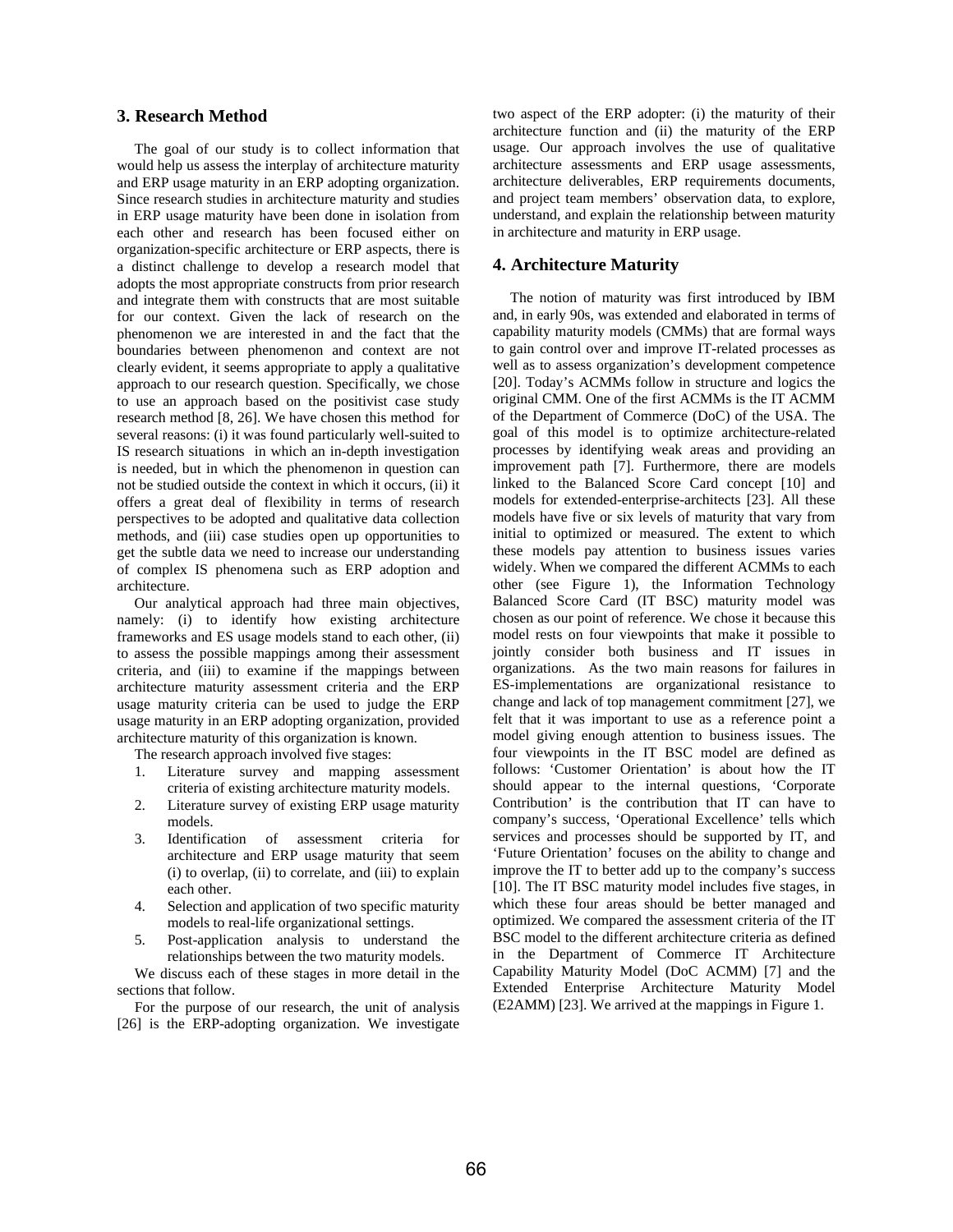| <b>IT BSC MM</b>              | DoC ACMM                             | E2AMM                                                |  |
|-------------------------------|--------------------------------------|------------------------------------------------------|--|
| <b>Customer Orientation</b>   |                                      | <b>Extended Enterprise Involvement</b>               |  |
|                               | <b>Operating Unit Participation</b>  | Business units involvement                           |  |
|                               |                                      | <b>Enterprise Program Management</b>                 |  |
| <b>Corporate Contribution</b> | <b>Business Linkage</b>              | Business & Technology Strategy Alignment             |  |
|                               | Senior Management Involvement        | <b>Executive Management Involvement</b>              |  |
|                               | Governance                           | Strategic Governance                                 |  |
|                               | IT investment & Acquisition Strategy | Enterprise budget & Procurement strategy             |  |
|                               |                                      | Holistic Extended Enterprise Architecture            |  |
| <b>Operational Excellence</b> | <b>Architecture Process</b>          | Extended Enterprise Architecture Programme<br>Office |  |
|                               | Architecture Development             | <b>Extended Enterprise Architecture Development</b>  |  |
|                               | <b>Operating Unit Participation</b>  |                                                      |  |
|                               | <b>Architecture Communication</b>    | <b>Enterprise Program Management</b>                 |  |
|                               | IT security                          |                                                      |  |
|                               | IT investment & Acquisition Strategy | Enterprise budget & Procurement strategy             |  |
|                               |                                      | <b>Extended Enterprise Architecture Results</b>      |  |
| <b>Future Orientation</b>     | Architecture Development             | <b>Extended Enterprise Architecture Development</b>  |  |

Figure 1 ACMMs compared and contrasted

The DoC ACMM is developed to make judgements of IT processes to evaluate the current organization and what the future should bring [7]. The E2AMM 'provides a path for enterprise architecture and procedural improvements within an organization' [23, p1]. There exist also other architecture maturity models, for example the IS/ICT Management Capability Maturity Framework [21]. These models work with assessment constructs which are very similar to the ones from the DoC ACMM and therefore we do not discuss them here.

# **5. ES Usage Maturity**

Our review of the ERP literature points out that ES Usage maturity models are meant as theoretical frameworks for analysing, both retrospectively and prospectively, the business value of ES. As system evolution adds the concept of time to these frameworks, they tend to structure 'ES experiences' in terms of stages, starting conditions, goals, plans and quality of execution [16]. For example, the model by Markus et al [16] allocates elements of ES success to three different points in time during an organization's experience: (i) the 'project phase' in which the system is configured and rolled out, (ii) the 'shakedown phase' in which the organization goes live and integrates the system in their daily routine, and (iii) the 'onward and upward phase', in which the organization gets used to the system and is going to implement additions. Success in the shakedown phase and in the onward and upward phase is influenced by ES usage maturity. For example, observations like (i) a high level of success in improvements in business results, (ii) employees' willingness to work with the system, and (iii) adopting new releases, are directly related to a high level of ES usage maturity. Next, the staged maturity model by Holland and Light [12] suggests three stages and is based on five theoretical constructs as shown in the Figure 2. The model does not yet pay enough attention to certain determinants of the ES architecture, namely, cost, entropy, complexity, flexibility, and competitiveness. However, because these do not affect the way we approach our research question, we would not discuss them as part of this paper.

# **6. Relations between architecture maturity and ES Usage maturity**

Our hypothesis is that the constructs in the AMM and the ES UMM differ, correlate but do not explain one another. That there is a relationship between architecture maturity and ES usage also becomes evident from the fact that the two types of models use the same factors to assess either maturity or alignment, for example, factors like governance, processes, communication, vision and executive sponsorship. These correlating factors are discussed in the sections that follow. We start with the constructs of the ES Usage Maturity Model (ES UMM) and we link them to the constructs of the IT BSC and DoC AMM. For clarity, the acronyms of the names of these models are given in brackets appended to the name of each construct.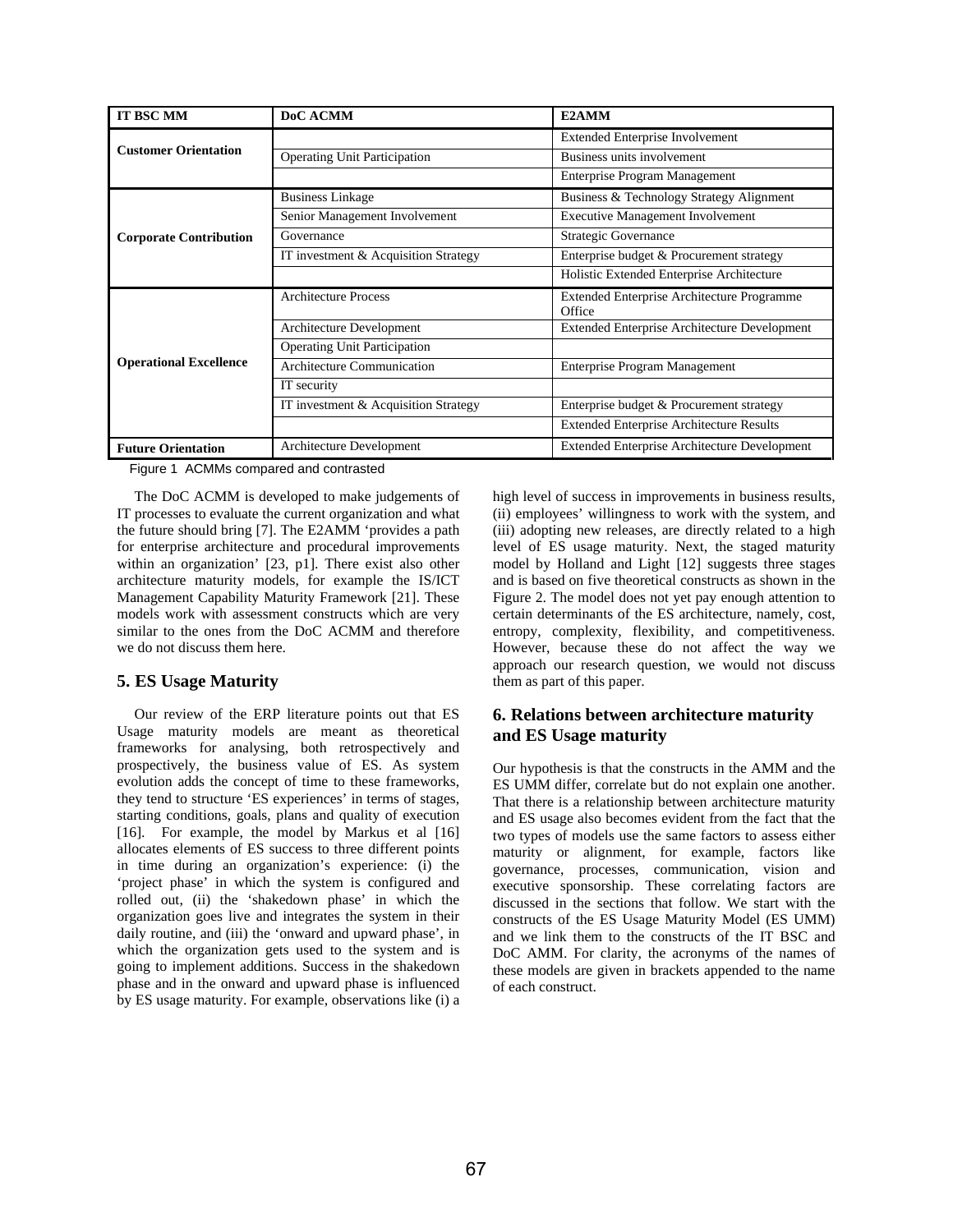| <b>Constructs</b>                              | Stage 1                                                                                                                                                                | Stage 2                                                                                                                                                                 | Stage 3                                                                                                       |
|------------------------------------------------|------------------------------------------------------------------------------------------------------------------------------------------------------------------------|-------------------------------------------------------------------------------------------------------------------------------------------------------------------------|---------------------------------------------------------------------------------------------------------------|
| <b>Strategic Use of IT</b>                     | Retention of responsible<br>people<br>no CIO (anymore)<br>- IS does not support strategic<br>decision-making                                                           | - ES is on a low level used for<br>strategic decision-making<br>- IT strategy is regularly<br>reviewed<br>- ES Importance is high                                       | Strong vision<br>IT strategy through whole<br>organization<br>CIO in the senior<br>management team            |
| Organizational<br>Sophistication               | - no process orientation<br>- very little thought about<br>information flows<br>- no culture change                                                                    | - significant organizational<br>change<br>- improved transactional<br>efficiency                                                                                        | - process oriented<br>organization<br>- top level support and strong<br>understanding of ERP-<br>implications |
| <b>Penetration of the ERP</b><br><b>System</b> | the system is used by less<br>than 50% of the<br>organization<br>- cost-based issues prohibit<br>the number of users<br>- few formalized training<br>- staff retention | - most business groups /<br>departments are supported<br>- high usage by employees                                                                                      | truly integrated organization<br>$\overline{\phantom{a}}$<br>users find the system easy to<br>use             |
| <b>Drivers &amp; Lessons</b>                   | Key drivers:<br>- priority with management<br>information<br>$-costs$<br>Lessons:<br>mistakes are hard to correct<br>- high learning curve                             | Key drivers:<br>- reduction in costs<br>- replacement of legacy<br>systems<br>- integrating all business<br>processes<br>- improved access of<br>management information | Key drivers:<br>single supply chain<br>÷.<br>replacement of legacy<br>systems                                 |
| <b>Vision</b>                                  | no clear vision<br>simple transaction<br>processing                                                                                                                    | - performance oriented culture<br>- internal and external<br>benchmarking                                                                                               | higher level uses are<br>identified<br>other IT systems can be<br>connected                                   |

Figure 2 ES Usage Maturity Model (based on [12])

#### **6.1. Strategic use of IT**

The first construct of the ES UMM is called 'The strategic use of IT' and deals with the importance of the IT function within a business [12]. This construct corresponds to the constructs 'Corporate contribution' (IT BSC MM) and 'Operational excellence' (IT BSC MM). Figure 3 shows the characteristics from the other ACMMs that are related to these two areas. 'Business linkage' (DoC ACMM) and 'Business/technology strategy alignment' (E2AMM) are important factors in this construct as these determine how the strategic goals of business and IT are related.

'Architecture process and development' (DoC ACMM) are the ones from 'Operational excellence' (IT BSC MM) that are related to this construct. These say how the architecture process is organized and what kind of developments is expected. 'IT investment and acquisition strategy' (DoC ACMM) is also a characteristic that falls within this construct.

#### **6.2. Organizational Sophistication**

This construct describes how the structure of the organization has changed after the ES implementation. Change is unavoidable due to the fact that an ES imposes its embedded processes and data management procedures to the ES-adopter. Also, either the business processes in the organization have to be adapted to the embedded processes in the system (the so called 'best practices'), or the ES has to be customized to the diverse processes of the company [12]. This is consistent with the strategy of the organization and with the 'Organizational sophistication' construct. Often, it is less expensive to change the business process to fit the system than the other way around. Customizing the ES can bring along problems with future versions of the software but sometimes an organization decides to change the software because their process is so specific or because of strategic advantages: when every organization uses the same ES, it is hard to compete [6]. The 'Organizational sophistication' construct has no specific equal within the ACMMs, but it can be mapped onto what is meant in the constructs of 'Corporate contribution' (IT BSC MM) and 'Architecture communication' (DoC ACMM) as all of these reflect strategic decisions being made.

#### **6.3. Penetration of ERP**

The penetration of the system in the organization can be measured by three indicators: (i) the number of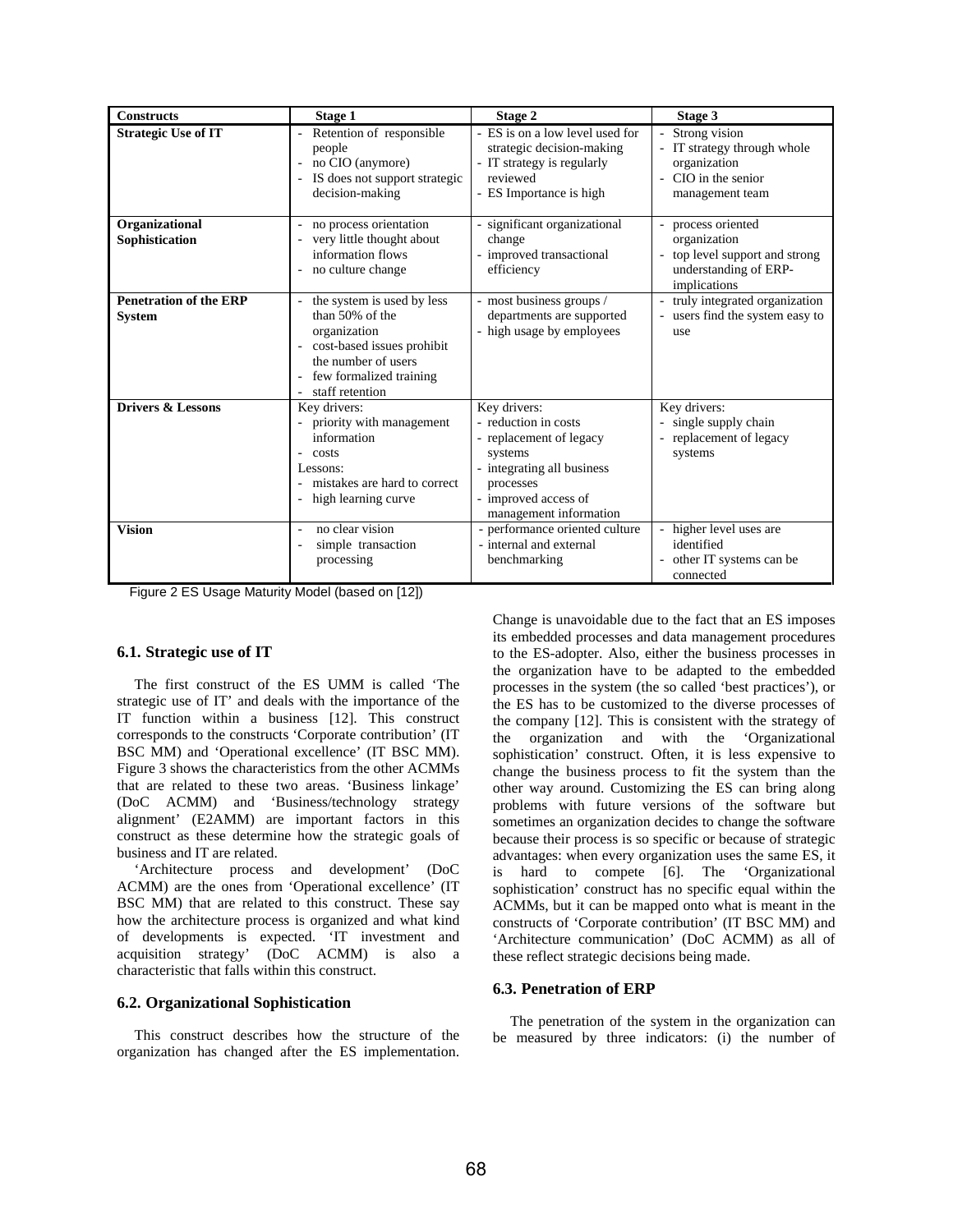employees who use routinely the system as part of their daily duties, (ii) the number of functions that are covered, and (iii) the retention of legacy systems [12]. This construct can be partially mapped onto the constructs of 'Customer orientation' (IT BSC MM) and 'Operational excellence' (IT BSC MM). The factors of 'Participation of the Employees' (DoC ACMM) and the 'Involvement of the senior management' (DoC ACMM) are important for the use of the system as experiences indicate that many ES-implementations fail due to a lack of senior management involvement [22]. 'Architecture communication' (DoC ACMM) also is important for the employees to understand why to use the system. This concept discusses the level of penetration of the architecture documents.

### **6.4. Vision**

The vision defines the strategic potential for the ES and what the use of the system is [12]. This is about the strategy of the organization. In this construct, the factors of 'Business linkage' (DoC ACMM) and 'Business/technology strategy alignment' (E2AMM) are also important because these describe the relationship between the construct 'Vision' and the construct 'Strategic use of IT', both of the ES UMM. Based on the above consideration, we can conclude that these two constructs are interrelated. The 'Vision' also impacts on the type and the number of standards and rules used within the IT. 'Governance' (DoC ACMM) is the characteristic that deals with these standards and rules.

### **6.5. Drivers & Lessons**

This construct deals with the business drivers in the implementation and the lessons learned afterwards [12]. It follows the implementation process and can therefore be compared to the architecture process. There is no dimension in the ACMMs that is exactly the same, but the concept of 'Architecture process' (DoC ACMM) may well include analysis of business drivers and use of lessons learnt.

### **6.6. Evaluation**

The ES UMM constructs are in essence all related to the architecture maturity constructs. With exception of 'Penetration of the ERP', the ES UMM constructs refer to the strategy of the organization as the ACMM do. Therefore our logical conclusion is that to achieve ES usage maturity, the same constructs can be used as to achieve architecture maturity.

| <b>ES UMM</b><br>construct       | <b>Related ACMM constructs</b>                  |  |  |
|----------------------------------|-------------------------------------------------|--|--|
|                                  |                                                 |  |  |
|                                  | IT BSC MM:                                      |  |  |
|                                  | Corporate Contribution                          |  |  |
|                                  | <b>Operational Excellence</b>                   |  |  |
|                                  | <b>DoC ACMM</b>                                 |  |  |
|                                  | <b>Business Linkage</b>                         |  |  |
|                                  | <b>Architecture Process</b>                     |  |  |
|                                  | Architecture Development                        |  |  |
| <b>Strategic Use of</b>          | IT investment & Acquisition Strategy            |  |  |
| ľТ                               | E2AMM                                           |  |  |
|                                  | Business & Technology Strategy                  |  |  |
|                                  | Alignment                                       |  |  |
|                                  | Holistic Extended Enterprise Architecture       |  |  |
|                                  | <b>Extended Enterprise Architecture</b>         |  |  |
|                                  | Programme Office                                |  |  |
|                                  | <b>Extended Enterprise Architecture</b>         |  |  |
|                                  | Development                                     |  |  |
|                                  | Enterprise budget & Procurement strategy        |  |  |
|                                  | IT BSC MM:                                      |  |  |
|                                  | Corporate Contribution                          |  |  |
| Organizational                   | DoC ACMM:                                       |  |  |
| Sophistication                   | Architecture Communication                      |  |  |
|                                  | E2AMM:                                          |  |  |
|                                  | Not covered                                     |  |  |
|                                  | IT BSC MM:                                      |  |  |
|                                  | <b>Customer Orientation</b>                     |  |  |
|                                  | DoC ACMM:                                       |  |  |
|                                  | <b>Operating Unit Participation</b>             |  |  |
| <b>Penetration of</b><br>the ERP | Senior Management Involvement                   |  |  |
|                                  | Architecture Communication<br>E2AMM:            |  |  |
|                                  |                                                 |  |  |
|                                  | Business units involvement                      |  |  |
|                                  | <b>Executive Management Involvement</b>         |  |  |
|                                  | <b>Extended Enterprise Involvement</b>          |  |  |
|                                  | IT BSC MM:                                      |  |  |
|                                  | <b>Future Orientation</b><br>DoC ACMM:          |  |  |
|                                  | <b>Business Linkage</b>                         |  |  |
| Vision                           | Governance                                      |  |  |
|                                  | E2AMM:                                          |  |  |
|                                  | Business & Technology Strategy                  |  |  |
|                                  | Alignment                                       |  |  |
|                                  | Strategic Governance                            |  |  |
|                                  | IT BSC MM:                                      |  |  |
|                                  | Not covered                                     |  |  |
| Drivers &                        | DoC ACMM:                                       |  |  |
| <b>Lessons</b>                   | Architecture Process                            |  |  |
|                                  | E2AMM:                                          |  |  |
|                                  | <b>Extended Enterprise Architecture Results</b> |  |  |
|                                  |                                                 |  |  |
|                                  | DoC ACMM:                                       |  |  |
| <b>Not Covered</b>               | IT Security                                     |  |  |
|                                  | E2AMM:                                          |  |  |
|                                  | Enterprise Program Management                   |  |  |
|                                  |                                                 |  |  |

Figure 3 Comparing constructs of the ES UMM with the **ACMM<sub>s</sub>**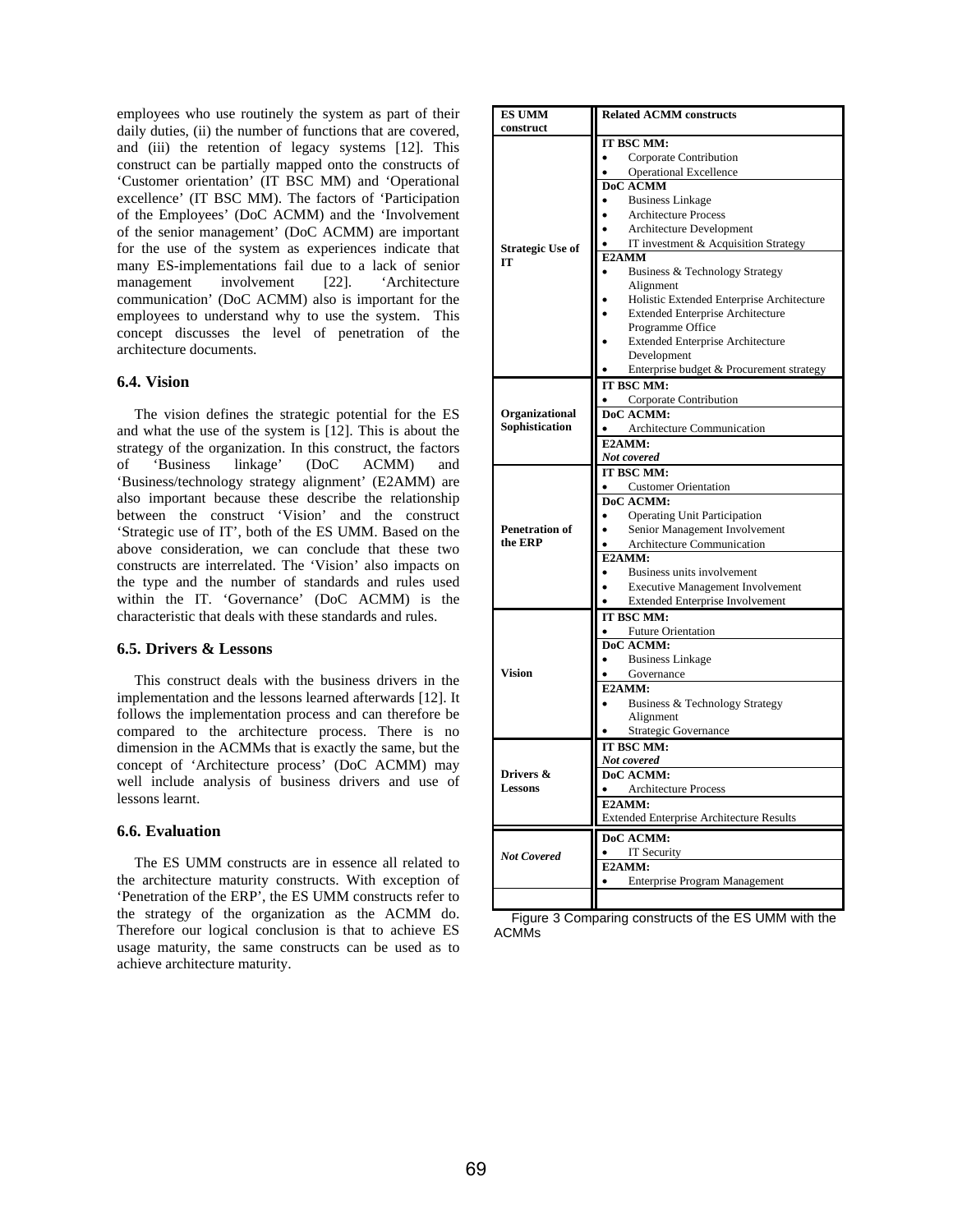# **7. The case study**

In this section, the ES UMM and the DOC ACMM are applied to a case study of a company implementing an ES. For this purpose, we use the ERP experiences at Telus Mobility, a Canadian communications company [4, 5]. This company completed 13 ERP projects within five years.

### **7.1. Architecture maturity**

In 2000, after a series of corporate mergers, the company initiated a strategic planning exercise as part of a major business processes and systems alignment program. A key component of the strategic planning effort was the assessment of architecture maturity and the capability of the organization's architecture process. The DoC ACMM was used among other standards as a foundation and an assessment process was devised based on a series of reviews of (i) the architecture deliverables created for small, mid-sized and large projects, (ii) architecture usage scenarios, (iii) architecture roles, (iv) architecture standards, and (v) architecture process documentation. The nine maturity assessment aspects of the DoC ACMM (see the second column in Figure 2) were mapped into the types of architecture deliverables produced and used at the company. The highlights of the assessment are listed below:

- ! **Operating unit participation:** Since 1996, a business process analyst and a data analyst have been involved in a consistent way in any business (re)-engineering initiative. Process and data modeling were established as functions, they were visible for the business, the business knew about the value the architecture services provided and sought architecture support for their projects. Each core process and each data subject area had a process owner and a data owner. Their sign-off was important for the process of maintaining the repositories of process and data models current.
- ! **Business linkage:** The architecture deliverables have been completed on behalf of the business, but it was the business who took ownership over these deliverables. The architecture team was the custodian of the resulting architecture deliverables, however, these were maintained and changed based on requests by the business.
- ! **Senior management involvement / Governance:** All midsized and large projects were strategically important, as the telecommunication industry implies a constant change and a dynamic business environment. The projects were seen as business initiatives rather than IT projects and has strong commitment from top management.
- ! **IT investment and acquisition strategy:** IT was critical to the company's success and market share.

Investments in applications were done as a result of a strategic planning process.

- ! **Architecture process:** The architecture process was institutionalized as a part of the corporate Project Office. It was documented in terms of key activities and key deliverables. It was supported by means of standards and tools.
- ! **Architecture development:** All major areas of business, e.g. all core business processes, major portion of the support processes, and all data subject areas were architected according to Martin's methodology [18]. The architecture team has a quite good understanding of which architecture elements were rigid and which were flexible.
- ! **Architecture communication:** Architecture was communicated by the Project Office Department and by the process owners. The IT team has not been consistently successful in marketing the architecture services. There were ups and downs as poor stakeholder involvement impacted the effectiveness of the architecture team's interventions.
- ! **IT security:** IT Security was considered as one of the highest corporate priorities. The manager of this function was part of the business, and not of the IT function. He reported directly to Vice-President Business Development.

# **7.2. ES usage maturity**

To assess the ES usage maturity in this case, the ES UMM (Figure 3) is used. Throughout the first three projects, the organization was in the beginning of stage 1 of this model. Before the implementation was executed, little thought was given to how the organization should handle these projects in the long-term. During the first few projects, it became clear to the project implementation team that there was a lot of learning on the job, and this was used to reflect on success and failure experiences [5] and get more insights into the intricacies of the ES implementation. At the time of writing, Telus is extending its SAP portfolio and is currently in stage 2 of the ES UMM. Details on the qualitative assessments of the ES usage maturity with respect to the five constructs are discussed as follows:

! **Strategic use of IT:** The company started with a strong IT vision, the senior managers were highly committed to the projects. The CFO was responsible for the choice for an enterprise system, and therefore, moving to a new ERP platform was a business decision. The company also had their CIO on board. The SAP package was not implemented in all areas because this could have reduced their competitive advantage. As quality of service provisioning and client intimacy were the key priorities for the company, they decided to combine the SAP applications with a business-specific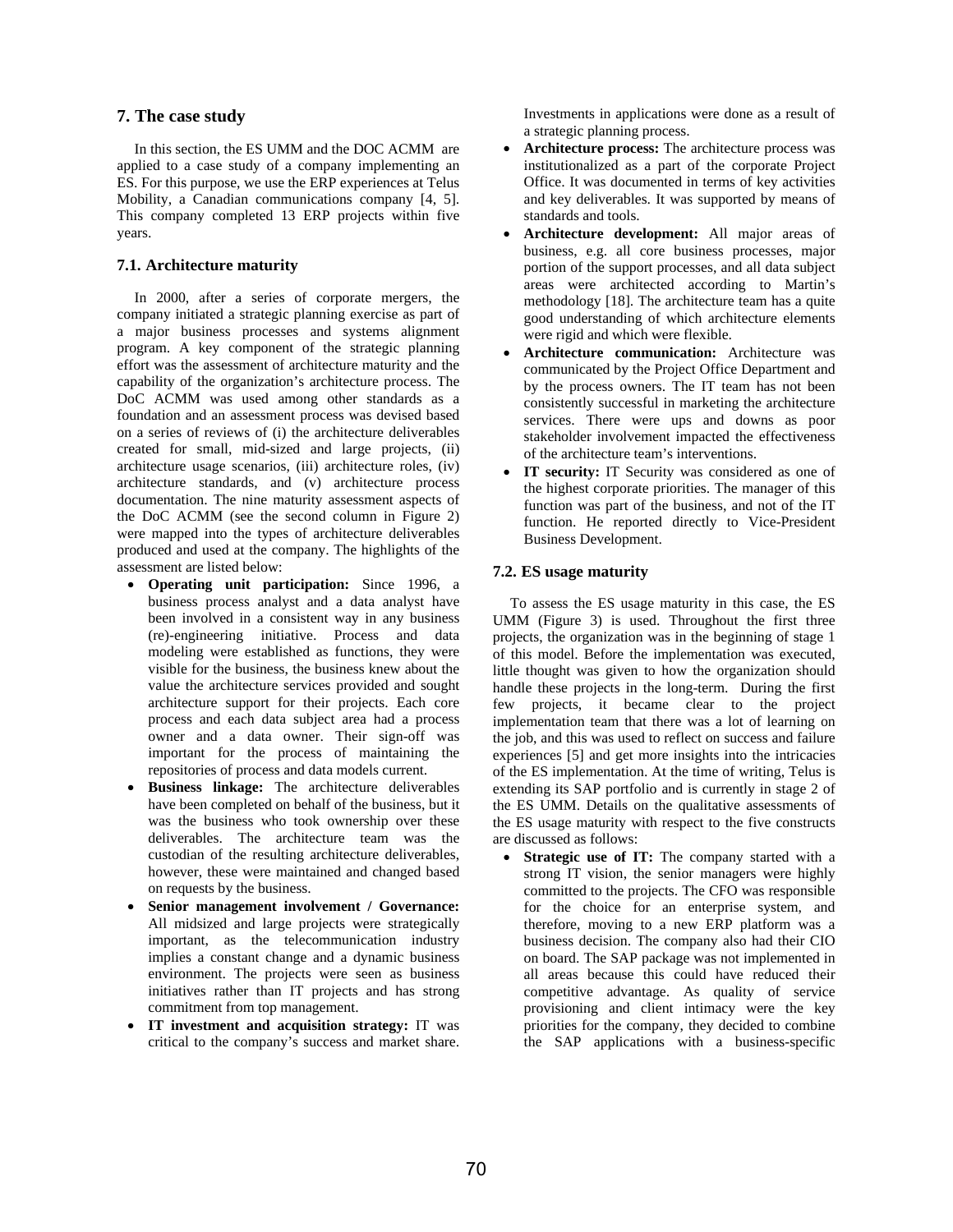package (namely AMDOCS) for their competitively important domain of wireless service delivery (including client activations, client care, and rate plan management). This made the choice for SAP a well-considered one. The management team now decided to implement three additional SAP modules and, thus, more and more business processes are covered in the ES.

- ! **Organizational Sophistication:** Business users wanted to keep processes diverse, however the system pushed them towards process standardization and this led to cultural conflicts. Another challenge was the reluctance to change the organization. Users felt overwhelmed with the new ways of working and, for a while, have kept using both the old applications and the newly installed solution.
- ! **Penetration of the ERP system:** The level of process owners' involvement in the ES implementation was proportional to the quality level of results. The process owners were committed to reuse their old processes, which led to significant customization efforts. The penetration of the ERP was assessed according to two indicators: the number of people who used it and the number of processes covered. The latter gives a clearer picture of the use, than the first because many employees can be in functions in which they have nothing to do with the ES itself, for example, call centre representatives or field technicians in cell site building. Within the company, 30-40% of the business processes are covered with SAP and they are still extending.
- **Vision:** The organization wanted in a longer-term to achieve a competitive advantage by implementing the SAP solution. ERP was a pricy endeavor; once it was brought in, the users got to live with it. Therefore the focus is now on maximizing the value of ERP and extend it to other non-core activities and back office.
- **Drivers & Lessons:** The company's drivers were: (i) integration of sites and locations, (ii) reducing transaction costs, and (iii) replacement of legacy applications. There was a steep learning curve through the process. Some requirements engineering activities, like requirements prioritization and negotiation went wrong in the first place, but solutions were found later in the RE process. More about the lessons learned in the process can be found in [4].

### **7.3. Evaluation of the results**

This section discusses the links between the two models as observed in our case study: we first start with 'Strategic use of IT' (ES UMM) and 'Vision' (ES UMM). The 'Business linkage' (DoC ACMM) in the architecture process was high: the business was responsible for the architecture deliverables as well as for the choice of the ES. In addition, the choice for SAP was an architecturally-sound and well-thought-out decision. This indicated a high level on both AMM and ES UMM levels.

Second, the 'Organizational sophistication' (ES UMM) was rated low which was due to insufficient stakeholders participation. This was also a weak point in the architecture process and reflected in a low level of 'Architecture communication' (DoC ACMM).

Third, the organization had process and data owners who were involved in both the architecture process and the ES implementation process. The organization was mature in terms of 'Operating Units Participation' and 'Business Linkages'. However, when assessing 'Penetration of the ERP' (ES UMM), it was found that the level of involvement of these process owners varied widely: some of them who were committed to the architecture process were not enough committed to the ES implementation process. These process owners did effectively negotiate their business requirements and signed-off them without suggestions for improvements at the end of the ERP RE process, but they did not return to the later implementation stages after the initial spirit has worn off. They did not show any enthusiasm for repeating the RE process in future projects and suggested other business representatives take over the remaining project stages [5]. This led us to the conclusion (i) that many factors – beyond maturity of the enterprise architecture in a company, can affect the level of ERP penetration in an organization, and (ii) a mature architecture team alone is not enough to positively impact business users' participation and involvement in implementing an ES.

Fourth, although business drivers were defined for each project, the organization found that some of them were in conflict; indeed, conflicting business drivers led to unnecessary complex SAP customization and needless installation of multiple system versions [4,5]. In the early projects, the organization failed to see the ERP initiative as a learning process as well.

To sum up, high architecture maturity does not necessarily imply coordination in determining ERP priorities and drivers; neither, it can turn an ERP initiative into a systematic learning process.

While the architecture maturity in the beginning of the project was very high, the organization could not set up a smooth implementation process for the first six ERP projects. So, at the start, the ES usage maturity was low (stage 1) although the company was clear on the strategic use of IT and treated the ES implementation projects as business initiatives and not IT projects.

### **8. Conclusions**

In this paper, we examined the linkages between the assessment constructs of two types of maturity models,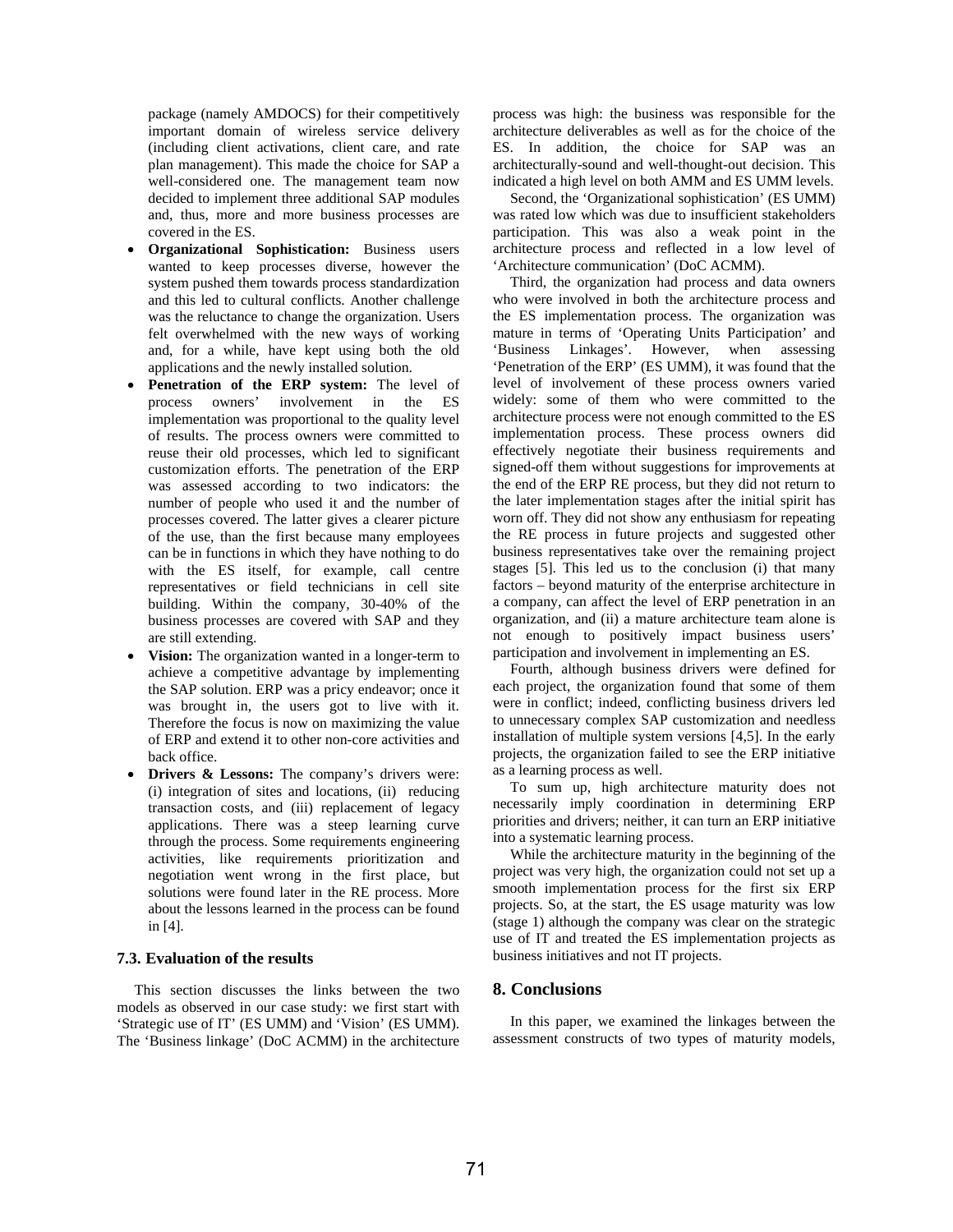namely ACMM and ES UMM. We used one company's experiences in ERP implementations as a case study to get a deeper understanding of how these constructs refer to each other. We found that all ACMM and ES UMM constructs are interrelated. The ES UMM constructs are about the strategy and vision of the company, the penetration and use of the ES. However, although most of the ES UMM constructs correlate to the architecture model's constructs, the interpretation of them in both maturity models can be different. Furthermore, we found that a well-established architecture function in a company would not directly imply that there is support for an ESimplementation. This leads to the conclusion that a high architecture maturity will not automatically lead to a high ES usage maturity.

In our case study, we do not give exact measurements of the models. We used qualitative assessments because measurements are often not as precise as is thought [3]. In complex cases like ES implementation, indeed using one only model for assessment is not enough; information from more sources should be collected.

Finally, architecture maturity is a term used in many models, often related to business/IT alignment [15]. These models are much more elaborated than the ES UMM. Therefore, more research has to be done in the area of ES usage maturity to bring the ES UMM to the level of sophistication that other models offer.

Our future research towards refining ES UMM concepts involves case studies at companies' sites in which we plan to analyze how enterprise architecture is used in managing strategic change [25]. We also plan to investigate how calibration, capability assessments, and maturity advancement [11] are used to achieve business/IT alignment.

### **9. References**

- [1] Amram M., N. Kulatilaka, Real Options: Managing Strategic Investment in an Uncertain World, Harvard Business School Press, Boston, 2000.
- [2] Chang, S. ERP Life Cycle Implementation, Management and Support: Implications for Practice and Research, Proc. of the 37th Hawaii Int'l Conf. on System Sciences, (CD ROM), 2004, pp. 80227c.
- [3] O'Connell, E., Saiedian, H. Can You Trust Software Capability Evaluations? IEEE Computer, Feb 2000, pp. 28-35.
- [4] Daneva, M. ERP Requirements Engineering Practice: Lessons Learned. IEEE Software, March/April 2004.
- [5] Daneva, M. (2004) Patterns of Success and Failure in ERP Requirements Engineering: an Empirical Study, Proc. of Int'l Workshop on Software Measurement, Berlin, Shaker Verlag, pp. 527-546.
- [6] Davenport, T. Putting the enterprise into the enterprise system. Harvard Business Review, 76(4), 1998, pp. 121-131.
- [7] Department of Commerce, USA Government Introduction – IT Architecture Capability Maturity Model, 2003, retrieved 04-11-2004 from https://secure.cio.noaa.gov/hpcc/docita/files/acmm\_r ev1\_1\_05202003.pdf
- [8] Dube, L, G. Pare, Rigor in Information Systems Positivist Research: Current Practices, Trends, and Recommendations, MIS Quarterly, 27(4), 2003, pp. 597-635.
- [9] Gormly, L. EAI Overview*.* IT Toolbox EAI. retrieved 06-Sep-2004 from from http://eai.ittoolbox.com/browse.asp?c=EAIPeerPubli shing&r=%2Fpub%2Feai%5Foverview%2Ehtm
- [10] Van Grembergen, W., Saull, R. Aligning Business and Information Technology through the Balanced Scorecard at a Major Canadian Financial Group: its Status Measured with an IT BSC Maturity Model. Proc.of the 34<sup>th</sup> Hawaii Int'l Conf. on System Sciences, 2001.
- [11] Harigopal, U., Satyadas, A., Cognizant Enterprise Maturity Model (CEMM). IEEE Transactions on Systems, Man, and Cybernetics – Part C: Applications and Reviews, 31(4), Nov. 2001.
- [12] Holland, C., Light, B. A Stage Maturity Model for Enterprise Resource Planning Systems Use. The DATABASE for Advances in Information Systems, 32 (2), 2001, pp. 34–45.
- [13] Hyde, K. D. Wilson, Intangible Benefits of AMMbased software Process improvements, Software Process Improvements and Practice, 9, 2004, pp. 217-228.
- [14] Lee, J., Siau, K., Hong, S., Enterprise Integration with ERP and EAI. Communications of the ACM, 46(2), 2002.
- [15] Luftman, J.N., Competing in the Information Age: Align in the Sand,  $2^{nd}$  Ed., Oxford University Press, 2003.
- [16] Markus, M., Axline, S., Petrie, D., Tanis, C. Learning from Adopters' Experiences with ERP: Problems Encountered and Success Achieved. Journal of Information Technology, 15, 2000), pp. 245-265.
- [17] Markus, M. Paradigm Shifts E-Business and Business / Systems Integration, Communications of the AIS, 4(10) (2000).
- [18] Martin, J., Strategic Data-planning Methodologies. Prentice Hall, 1982.
- [19] Muntslag, D.R., Limburg, D.O., Katsma, C. The Art of Implementation. Springer-Verlag, Berlin, 2004.
- [20] Paul, M. C., Weber, B., Chrissis, M.B., Curtis, W., The Capability Maturity Model: Guidelines for Improving the Software Process. Addison-Wesley Professional, 1995.
- [21] Renken, J. (2004). Developing an IS/ICT Management Capability Maturity Framework, Proc. of SAICSIT 2004, pp.  $53 - 62$ .
- [22] Sarker, S., Lee, A., Using a Case Study to Test the Role of Three Key Social Enablers in ERP Implementation. Proceedings of the  $21<sup>st</sup>$  Int'l Conf.